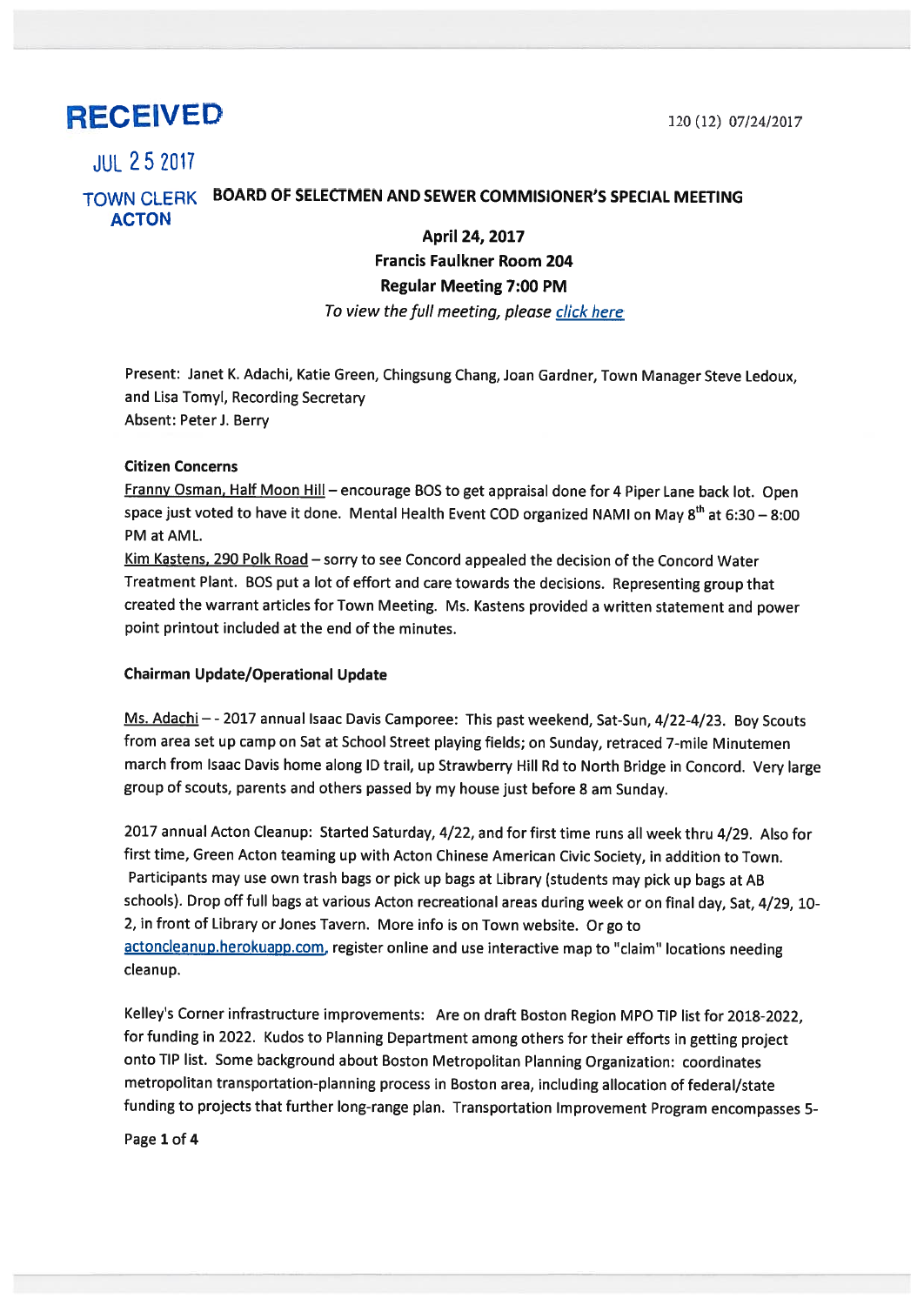year, prioritized, ever-changing array of transportation-related projects propose<sup>d</sup> for federal/state funding. Selectmen will need to submit statement of suppor<sup>t</sup> and appreciation for project's continued inclusion of on the draft and ultimately final list.

-Rail trails: More updates from Planning Department, which <sup>I</sup> met with last week.

1) Rail trails continue to move forward. Assabet River RT 2 months ahead of schedule, Bruce Freeman RT slightly behind.

2) Bike-sharing program: Just starting to explore possibility of bike-sharing program with Town of Maynard, with initial bike stations possibly at train station, West Acton Village and in Maynard at Mill & Main and downtown.

Mr. Ledoux - Jim Cogan has been appointed as Deputy Police Chief. Going out to bid for electric aggregation. Health Insurance Working Group is working together again talking about health insurance for FY 19-20 for unions. Met with Mass Wellspring - looking at the property at 18 Powdermill Road and renovating the building and moving in in July. They have to grow their product from seeds so will not be selling product

#### Public Hearings

Board Reorganization - Ms. Green nominated Ms. Adachi as Chair, Ms. Adachi nominated Ms. Green for Vice Chair, Ms. Adachi nominated Ms. Gardner for Clerk. All Ayes.

Class II Internet Only, Non-Display Auto Dealer License Jet Black, LLC — Daniel Porazzo represented Jet Black, LLC. Is looking to hold an office only — no vehicles on property. Any cars he purchases will be stored at other dealers. Ms. Green move to approve class II internet only dealers office, Mr. Chang seconds. All Ayes.

Site Plan Special Permit #03/17/2017 - 464, 100 Nagog Park, Insulet Corporation - Ms. Adachi read the public hearing notice. Representing Insulet was Wayne Belek from Waterman Designs. Mr. Belek gave <sup>a</sup> presentation explaining the property and the Site Plan build out and parking design they wish to construct. <sup>A</sup> whole overview of all components of the site <sup>p</sup>lan special permit, water, wastewater, water runoff, fencing was discussed and explained. The site would be running on municipal water and sewer. Looking for relief from parking regulation for flexible parking on site of the parking zoning regulations for less parking.

Mr. Chang was the SPSP liaison and had all his questions answered during staff meeting. Ms. Gardner inquired about how many parking spaces are required vs. what is <sup>p</sup>lanned. There are <sup>818</sup> spaces but only <sup>712</sup> <sup>p</sup>lanned. There are approximately <sup>800</sup> employees, but they are divided in <sup>3</sup> shifts. Most would be in the first shift and the number of employees in the following shifts will diminish. Ms. Green

Page 2 of 4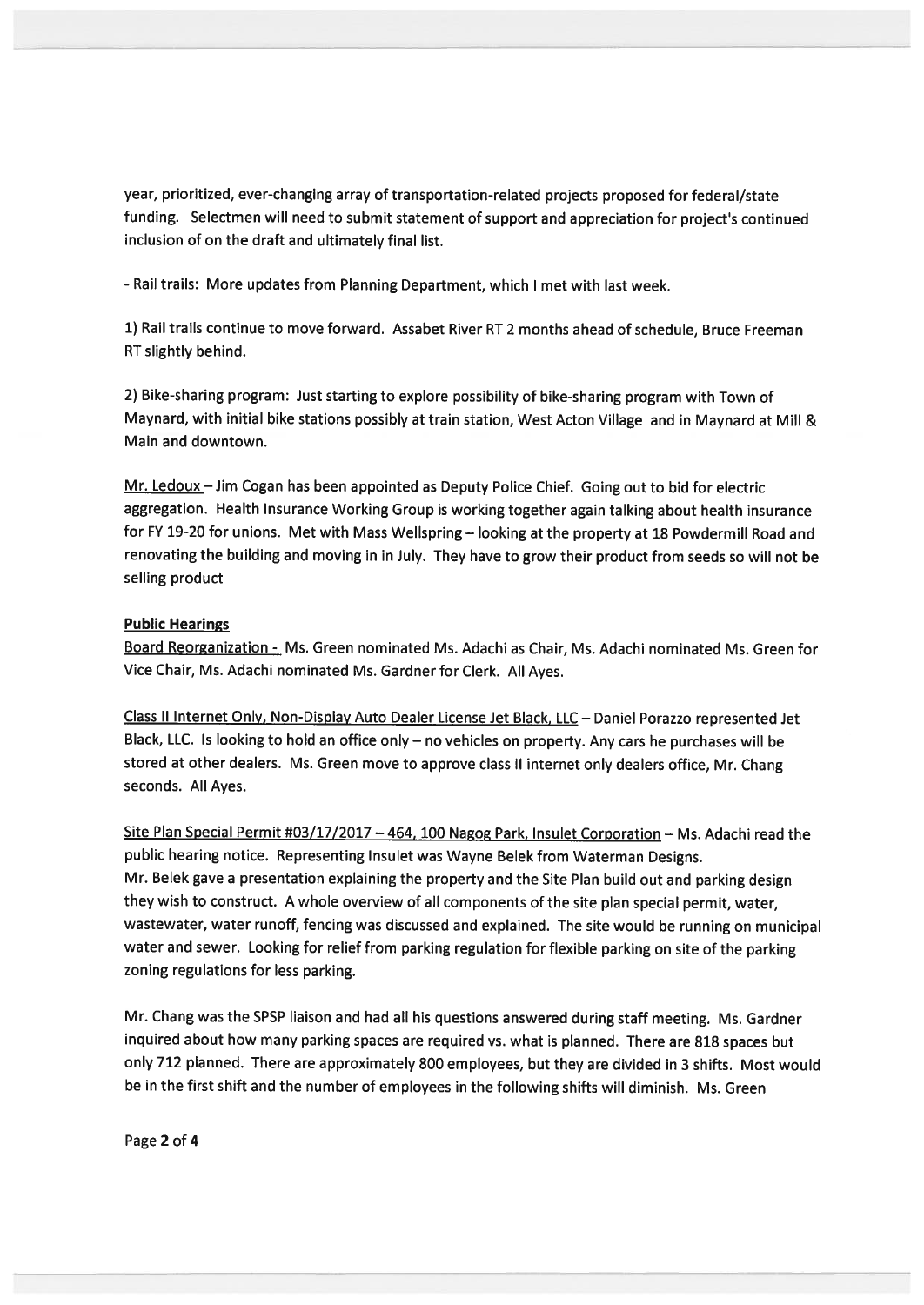inquired about the fence or wall abutting Avalon. Mr. stated it would be similar to their wall and <sup>a</sup> combination of both.

Ms. Green inquired with lack of windows, Mr. Chris Ladd from Cl design and architect for <sup>p</sup>lan stated that it is mostly IT sensitive. There will be <sup>g</sup>lazing along the façade that abuts Avalon.

Robert Boran <sup>2</sup> Wright Terrace — concerned about the ramp and the practicality with the number of loops and the LED lights, and that having the lights in the parking lot on all night will make the neighbors furious.

Terra Friedrichs, West Acton — suggested if people have to go up the ramp in <sup>a</sup> wheelchair they should have enoug<sup>h</sup> handicapped parking by delivery so that people can go directly into an elevator. Mary Rolands, Avalon Drive — resident at Avalon and inquiring about the noise pollution with deliveries and concerned about <sup>a</sup> neighbor approx. <sup>100</sup> ft from building and construction — wanted to know when the construction would begin and the hours of deliveries, and how many shifts will there be (at the facility) and what are the days of operation (of the facility).

John Narcum from Insulet stated that the schedule starts at 6:30 AM with no truck deliveries pas<sup>t</sup> 8:00 PM —the trucks are primarily box size trucks. Employee shifts are split into <sup>3</sup> shift with the first shift at 6:00 AM to not interfere with school bus traffic. Corporate employees work from 8:00 AM — 5:00 PM. Second shift is 3:00 PM — 11:00 PM and third shift is mainly assembly only (no noise). Operations take <sup>p</sup>lace <sup>6</sup> days <sup>a</sup> week with <sup>1</sup> day for maintenance of the facility.

Lou Levine, PC — construction would be the standard 7:00 AM — 5:00 PM, the LED lighting is in compliance with the lighting bylaw.

Linday Onuska, Split Rock — questioned about the HVAC unit location

Janet Bramhall, Quarry Road — concerned about traffic, lighting about her backyard, and illuminated parking lights 24/7 and amount of employees coming and going at each shift.

Franny Osman, Half Moon Hill — mentioned driverless cars will be in use in 15-20 years so parking won't be much of an issue in the future, suggested company invest into working with Cross Town Connect.

Robert Baran, 2 Wright Hill Terrace - thinks putting fencing or hedges with the capital the company brings in is not within the company's capability.

Ms. Green recommended to include comments from Engineering, Planning related to parking, bike racks, possible construction of <sup>a</sup> sidewalk or sidewalk fund contributions, changing <sup>a</sup> fence to <sup>a</sup> wall (abutting Avalon), and adding conditions to providing screening to the back of the parking lot. Ms. Adachi added conditions of standard construction, delivery options, and possible parking (underground). Mr. Lou Levine suggested continuing the hearing to <sup>a</sup> later date to discuss deliberations and conditions to the Board. Mr. Chang moved to continue the hearing to May 15, <sup>2017</sup> at 7:00 PM, Ms. Green seconded. All Ayes.

Page 3 of 4